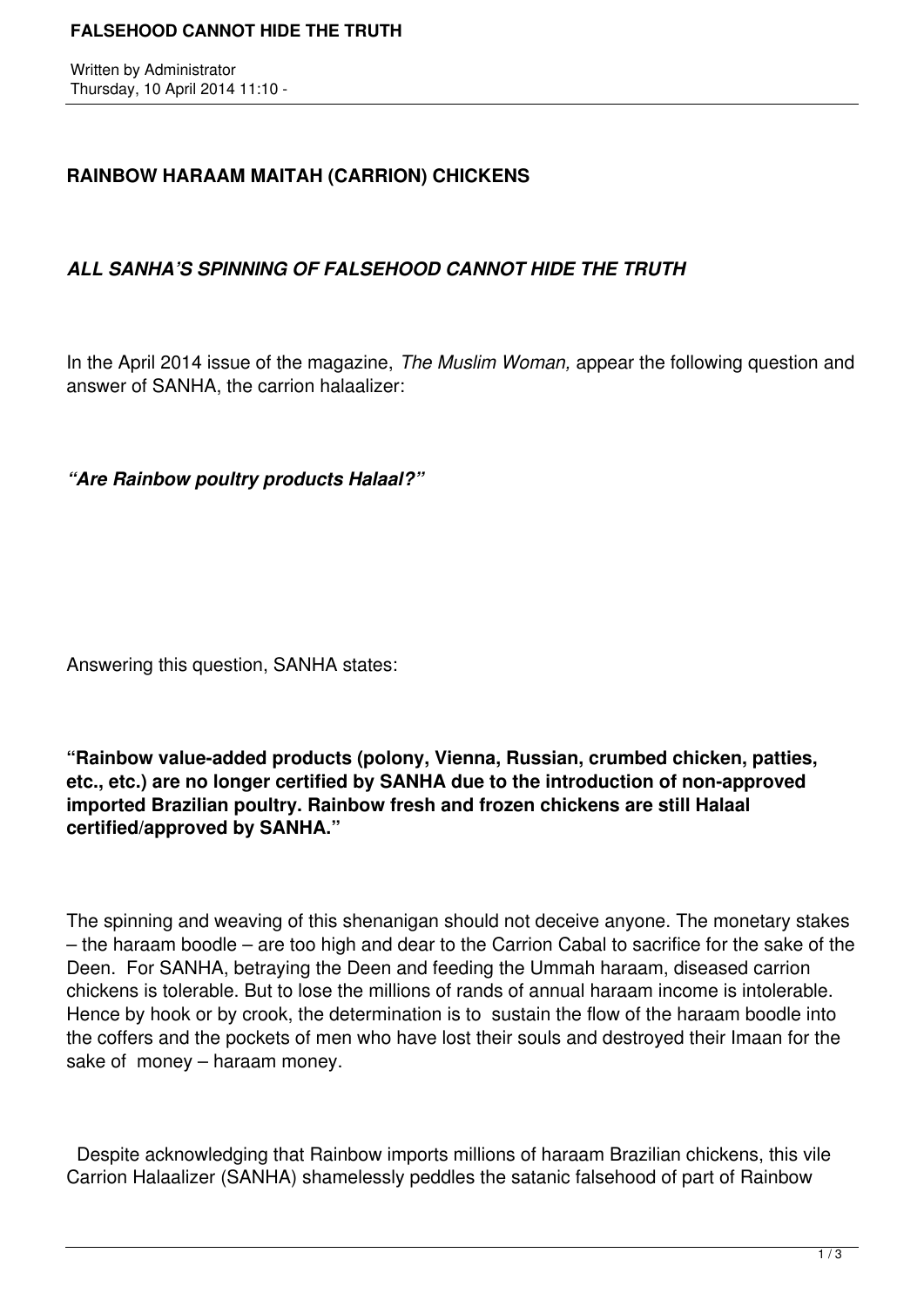### **FALSEHOOD CANNOT HIDE THE TRUTH**

Written by Administrator Thursday, 10 April 2014 11:10 -

being 'halaal' and part haraam. How is it possible for Rainbow 'frozen' and so-called 'fresh' chickens to be halaal, when the company deals with millions and millions of haraam imported chickens, a fact so manifest and so clear that even Navlakhi, SANHA's Spin Doctor is this time unable to spin a yarn to convince that Rainbow's so-called 'value-added' products are halaal. With its back to the wall and with its imagined credibility at an all-time low, SANHA is compelled to acknowledge that part of Rainbow is **haraam**.

Muslims are required to utilize the bounty of intelligence Allah Ta'ala has granted them. What guarantee is there that these cheap, imported haraam chickens do not find their way into the market – halaalized with SANHA's haraam logo? Can Muslims trust the kuffaar with matters of Shar'i import when monetary considerations necessarily trump the demands of an alien religion – alien to Rainbow?

In a mixed scenario of haraam and 'halaal' (so-called, hallucinated 'halaal), how is it possible for a Muslim organization to proclaim the plant halaal? It should be clearer than daylight to Muslims that SANHA in its carrion halaalization industry is insanely driven by the lust for the haraam money. It is therefore snugly appropriate to label SANHA's vile molvies *Scholars for Dollars.*

How is it possible to repose confidence on a body which halaalizes the chickens of a company which deals in millions of haraam imported chickens? Muslims are expected to reflect and to guard their Imaan. Consumption of haraam utterly ruins the fibre of Imaan. Even a single morsel of haraam ingested into the body has fatal consequences for Imaan.

Rasulullah (sallallahu alayhi wasallam) commanded abstention from even *Mushtabah (doubtful foods/money, etc.).* 

Even

*Mushtabah* 

food exercises a debilitating and destructive effect on Imaan and Akhlaaq. Now just imagine the disastrous effect of clear-cut haraam on the heart, body, mind and Imaan. Rainbow and all commercially killed chickens are haraam. There is no doubt in this fact. These chickens are not *Mushtabah.*

They are haraam diseased carrion.

## *'ONLY THE PEOPLE OF INTELLIGENCE DERIVE LESSON' (Qur'aan)*